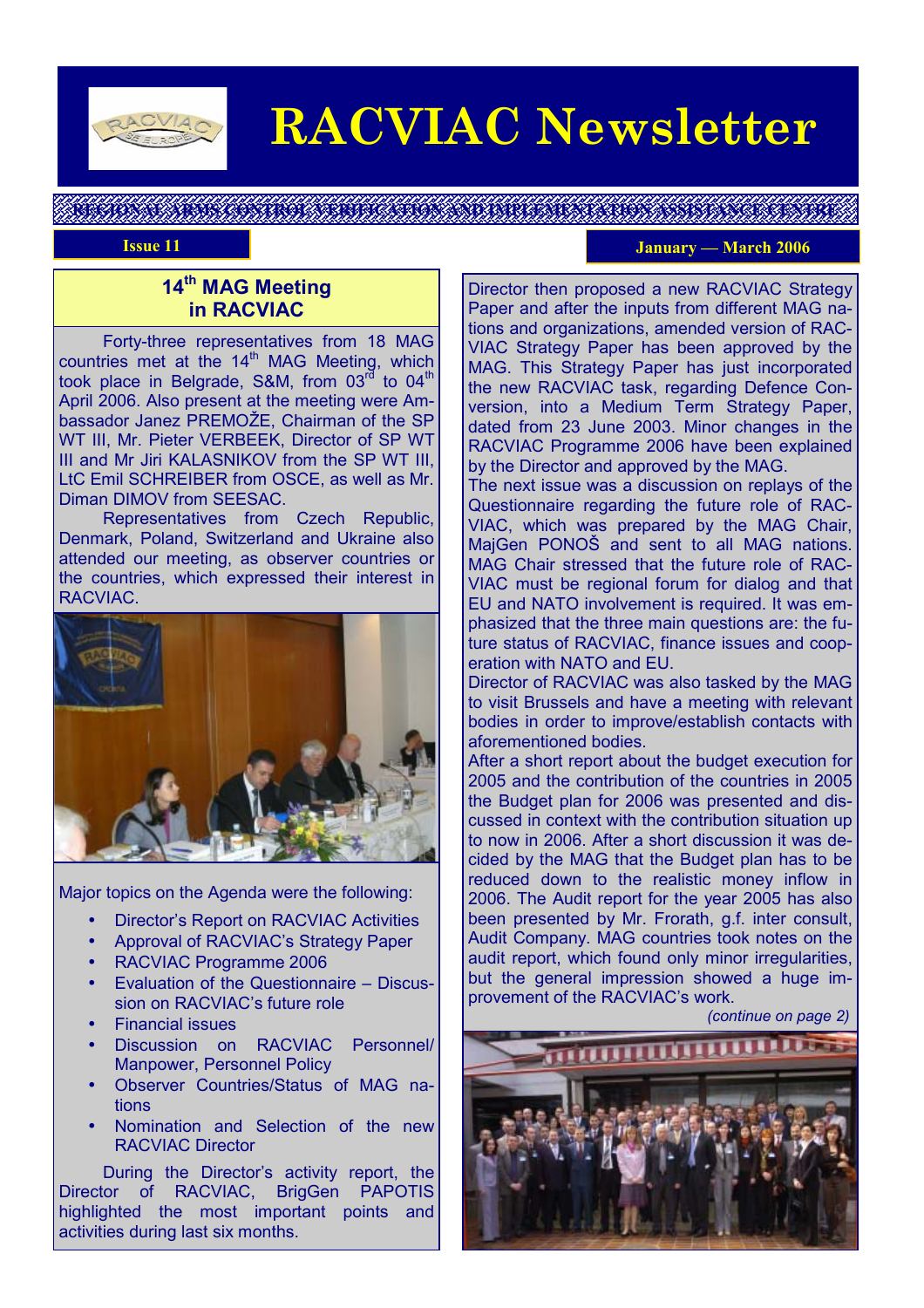Concerning the status of MAG nations, Canada, Ukraine, Spain, Poland, and the USA will maintain their observer status in the MAG. Regarding the status of Denmark in RACVIAC, it is expected Denmark to send a letter to get full Member status in RACVIAC once again, after its contributions for the year 2006 budget. Director of RACVIAC is also going to ask the Czech Republic officially about its interest, after their financial contribution to RACVIAC. And for the first time, Swiss representative participate at MAG Meeting as the representative of interested country.

At the very end of the Meeting, the Nominations for the post of Director of RACVIAC were discussed. As no nominations were received, and with regards to the letter received from the Hellenic National Defence General Staff, the tour of duty for Brig Gen Papotis was prolonged by MAG for one more year.

# **RACVIAC hosted OSCE Meetings**

 The **34. Subregional Consultative Commission Meeting** (SRCC), sponsored by OSCE, was held in RACVIAC from  $9<sup>th</sup>$  till  $10<sup>th</sup>$ March 2006, hosted by HR MFA. The program included the formal signing of the amendments to the DAYTON IV Agreement and a very accurate and professional analysis and assessment of the Information Exchange, presented in an exemplary way by LTC KRUSE (OSCE VI-ENNA). The last discussion on rescheduling of the Dayton IV Inspection regime took more time to be finalized, but an agreement was eventually reached. The presented facts, data etc. gave up-to-date and very useful information to RAC-VIAC that helped to put useful info into the DAY-TON IV Course (C-4).

From  $29<sup>th</sup>$  till  $30<sup>th</sup>$  March 2006 the governments of Germany, Norway and the Netherlands, together with the Conflict Prevention Centre of the OSCE and in co-operation with the RACVIAC, convened a workshop for participating States from SEE and the Caucasus on **Control over Brokering Activities in SALW.** The organizers invited brokering specialists from OSCE participating States and experts and researchers from international organisations, think tanks and research institutes to provide insight into issues related to brokering legislation, administrative and other practical procedures, documentation and enforcement.

#### **First WG2 Meeting on "Military Bases and Facilities Conversion"**

 First Working Group II Meeting on "Military Bases and Facilities Conversion" (MBC) was held in RACVIAC on  $28<sup>th</sup>$  February –  $01<sup>st</sup>$  March 2006. Twenty-five participants from the region and international organizations took an active role during the discussions on the following topics:

- Identification of the number of redundant Military Base (MB) and developing conversion projects (MBC)
- Exchange of information on certain MBC projects
- Developing a National Programme for MBC
- Discussing possibilities to establish contacts between municipalities and other participants
- Identify possibilities of attracting International Donors and Financial Institutions, interested in MBC Projects in the region



WG II was successfully inaugurated with majority countries assigning experts as permanent focal points and delivering, upon RACVIAC request, initial information on Military Base Conversion (MBC) process. Creation of a adequate National Legislation for MBC, Interagency Cooperation, Developing National MBC Programmes, Defining a fields for bilateral/ regional cooperation and assistance were some of the main topics of WG II special attention.

As a result of the first WG II discussions and in line with MAG's tasking, the newly established Defence Conversion Cell has organized country visits by experts thus implementing the tasks laid out in the practical modalities for RACVIAC. Defence Conversion Cell is in a continuous process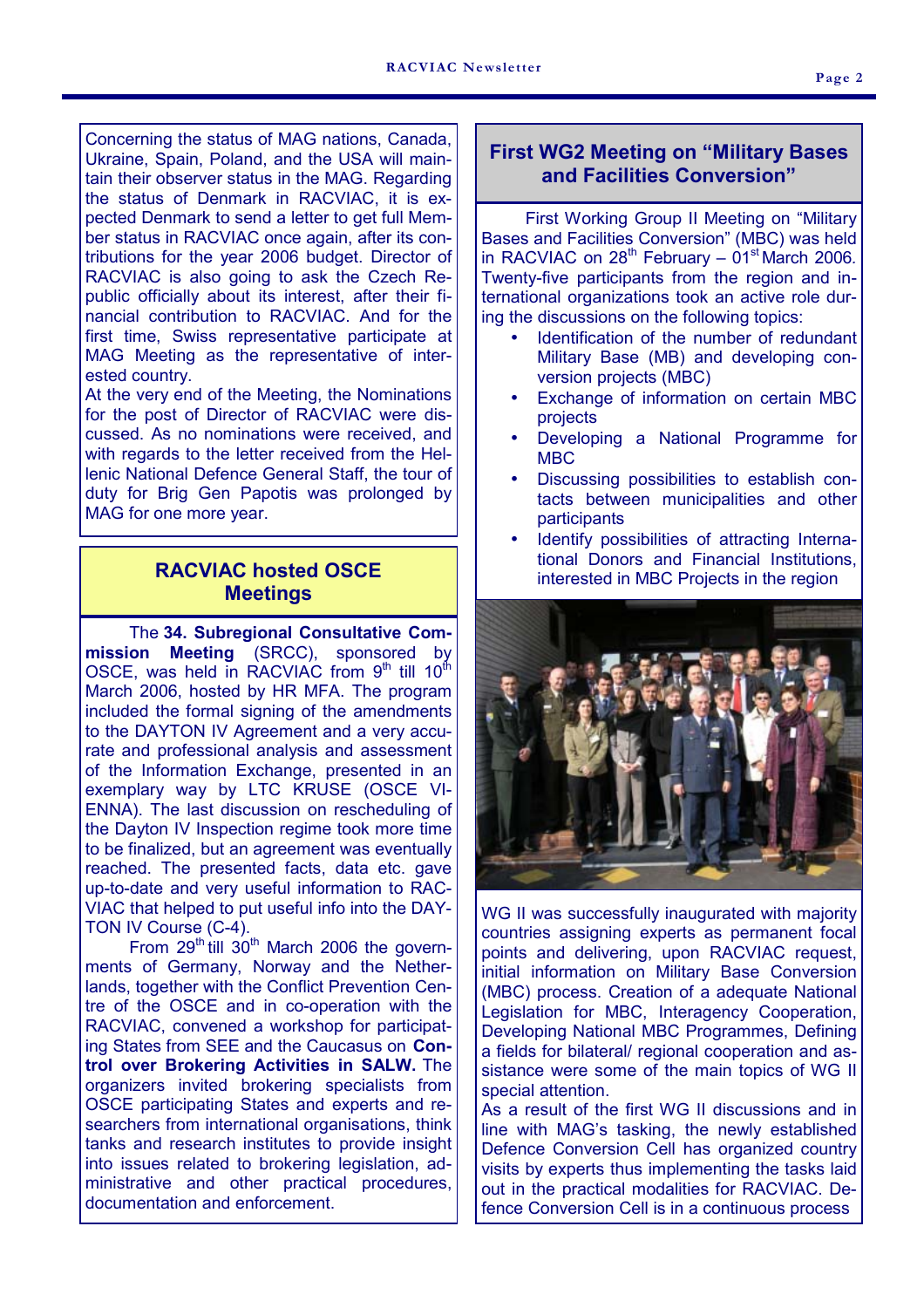of information collecting and building a database that will be of practical use to concerned nations and institutions. To fulfil MAG's aims and match expectations in MBC, Defence Conversion Cell through its activities, solely relies upon effective cooperation and readiness of SEE Countries and institutions engaged in MBC.

The second WG II meeting, which is planned to be organized in Bulgaria and hosted by Bulgaria, will provide nations with working examples of good practice and MBC project implementation. Defence Conversion Cell is creating a full database for MBC funding schemes and institutions and is providing to interested National institutions effective assistance in project development and fundraising. NATO, SP, BICC, DCAF, OSCE, USA and others deliver full support and practical expert assistance.

The clearly defined interest by all SEE Countries in MBC capacity building and regional cooperation, proves that RACVIAC Defence Conversion Cell is on the right track and has the real opportunity to prove its role as a Regional Center for Defence Conversion for the benefit of all SEE countries and international institutions engaged in this process.

# **C-4 Dayton Article IV Training Course**

The C-4 Training Course, on Dayton Article IV, was carried out in accordance with RACVIAC Programme for 2006 and was the  $12<sup>th</sup>$  from the beginning of RACVIAC and the first after the amendments on the agreement that were confirmed during the 34<sup>th</sup> Meeting of the SRCC which took place in RACVIAC.

The Training Course was conducted from  $20<sup>th</sup>$  to 31<sup>st</sup> of March 2006 in two phases: Theoretical phase (1<sup>st</sup> week) in Rakitje (Croatia) and Practical phase (2<sup>nd</sup> week) in Bihac and Banja Luka (Bosnia & Herzegovina).

The initial aim of the course was to prepare designated individuals to perform duties as inspectors and/or escorts regarding to Dayton Agreement, Article IV (Agreement on Sub-Regional AC) and to establish a common approach to the Agreement in order to ensure a mutual behaviour of confidence and transparency during the performance of their tasks.

Fourteen participants from the signatory parties attended the course (Croatia - 5; Serbia & Montenegro - 4; Bosnia & Herzegovina - 5), as well as four participants in the role of the assistant from Germany, OSCE/Sarajevo, Slovenia and DTRA/ USA. RACVIAC hosted nine lecturers coming from

Bosnia & Herzegovina, Croatia, France, EUMM/Austria, OSCE/Germany, Serbia & Montenegro, United Kingdom and USA/ DTRA.

The  $1^{st}$  phase (20<sup>th</sup> to 25<sup>th</sup> of March) was a combination of lectures and syndicate work on the content of the DAYTON Art. IV and on the accomplishment of the mission planning. The  $2^{nd}$  phase (26<sup>th</sup> to 31<sup>st</sup> of March) was a training inspection on two declared sites, according to Protocol on Inspection of Dayton Article IV.

During this  $2^{nd}$  week of the Training Course the class was divided in two teams, which acted both as Inspection and Escort Team, into two different OOI (objects of inspection). They planned and organized the whole mission's plan according to their duties (Inspectors/Escorts). Finally they accomplished the debriefing and the conclusion of the training inspections. During the practical phase, participants showed an exceptional professionalism performing their mission both as Inspectors and Escort and demonstrated a remarkable cooperation, by which they approached the standards of a real Inspection. Two lecturers, one from Serbia & Montenegro and one from Croatia, were present during the whole activity as observers. The preparation of the Declared Sites and the work of the local escorts, reaching a high level of organization,



contributed positively to the success of the

The execution of the whole Training Activity proved to be satisfactory and very well organised in order to achieve our goal. Professional lecturers, as well as site commanders, substantially contributed to achieve the objectives of the course; that was obtained thanks to the good and close cooperation between RACVIAC and the relevant MODs and Arms Control Agencies.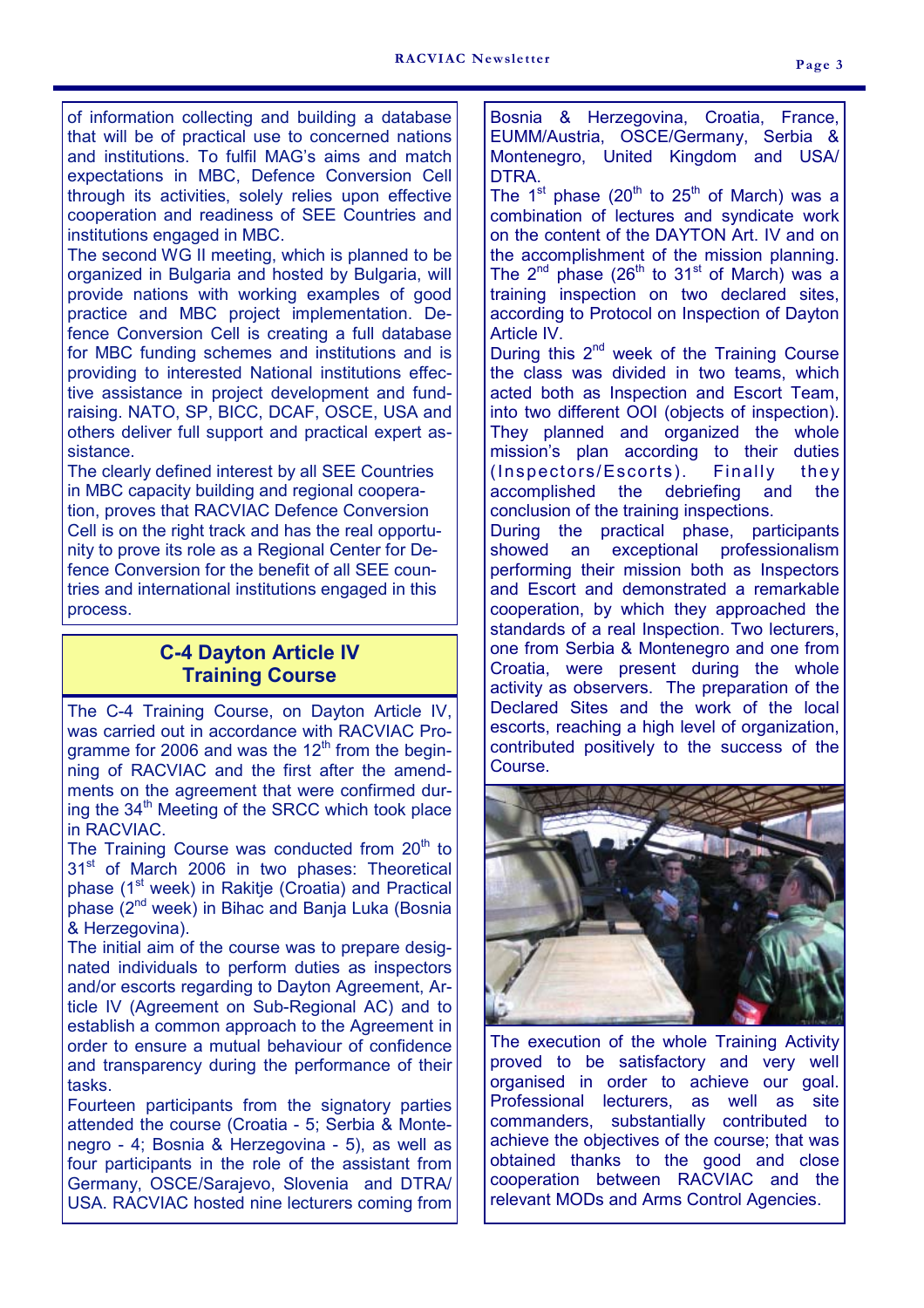#### **First WG1 Meeting "Transition of Military Personnel"**

The first WG1 meeting on transition of military personnel took place in RACVIAC from 13th - 15th of February 2006.

The Agenda of the meeting on transition of military personnel were as follows:

- − Development of the **BiH MILTAP** (**Bosnia and Herzegovina Military Transition Assistance Program**) - presentation by BA and HR permanent WG1 members;
- − **Transitional Assistance to Demobilized Soldiers** (**TADS**) - presentation Mrs Regina Boucault (Chief of IOM Mission in Bosnia and Herzegovina);
- − **Vocational Training** presentation by Ph. D. Dragana Bečejski Vujaklija; Professor; Faculty of Organizational Sciences; Belgrade; S&M;
- − **Good and bad practice** the countries' presentations (AL, BG, MK, S&M);
- − **Business incubator** presentation by M Sc. Marijan Ožanić; Director, Technology park, Zagreb, HR;



30 participants from the region and international organizations took an active role during the discussions on the abovementioned topics. The participants were permanent WGs members from the following countries: Albania, Croatia, Bosnia and Herzegovina, Bulgaria, the Former Yugoslav Republic of Macedonia\*, Moldova, Romania and Serbia and Montenegro; one representative from MAG countries (Sweden, Norway, USA) and representatives from international institutions, organizations and NGOs (SP, DCAF, IOM, OSCE).

First presentation and discussion was on *Development of the BiH MILTAP* (Bosnia and Herzegovina Military Transition Assistance Program). The MOD Croatia and the MOD Bosnia

and Herzegovina have already worked on a draft program BiH MILTAP on a bilateral basis before this meeting. The BA representatives presented this draft BiH MILTAP program at this session. WG1 participants discussed the frame of this program and concluded that the approach and support programs are good structures for it, due to the similarity of the structures other transition programs in all other SEE countries. This was followed by a discussion on costs where different opinions were expressed, especially when small and medium enterprises and subsidies to known employers have been discussed. Countries in the region that work on this issue explained that the costs in the BiH MILTAP (support programs) are a minimum on what is required. In accordance with the expertise and experience from the Technology Park Zagreb, this figure in the BiH MILTAB for the support program is a minimum support for establishing its own business, in particular when taking into account the high unemployment rate in the region. Based on experience from other countries in the region, the International Organization for Migration (IOM) project in BA in the field of transition of military personnel is added value for existing countries programs, especially in the social way. Approaching to NATO, each country needs to have its own transition program and the involvement of international institutions is very welcomed in the region.

The IOM work on *Transitional Assistance to Demobilized Soldiers* (TADS) with DDR standards can help the MODs in SEE to execute transition programs as added value in social programs. Representatives of countries in the region noticed that given support for establishing small and medium enterprise is good, but not sustainable.

The approach for S&M *vocational training* is adopted in accordance with their need due to the unique background of their military personnel. This approach is very good for creating new projects and knowledge on the business market. Establishing business projects is a good way. However, a second step is also needed. This kind of retraining gave good results (34% self employed people). The conclusion is that retraining is a core business for transition programs and we will continue with this topic at the next meeting.

After that countries presented their *good and bad practice* and lessons learned. Some countries in the region need help in establishing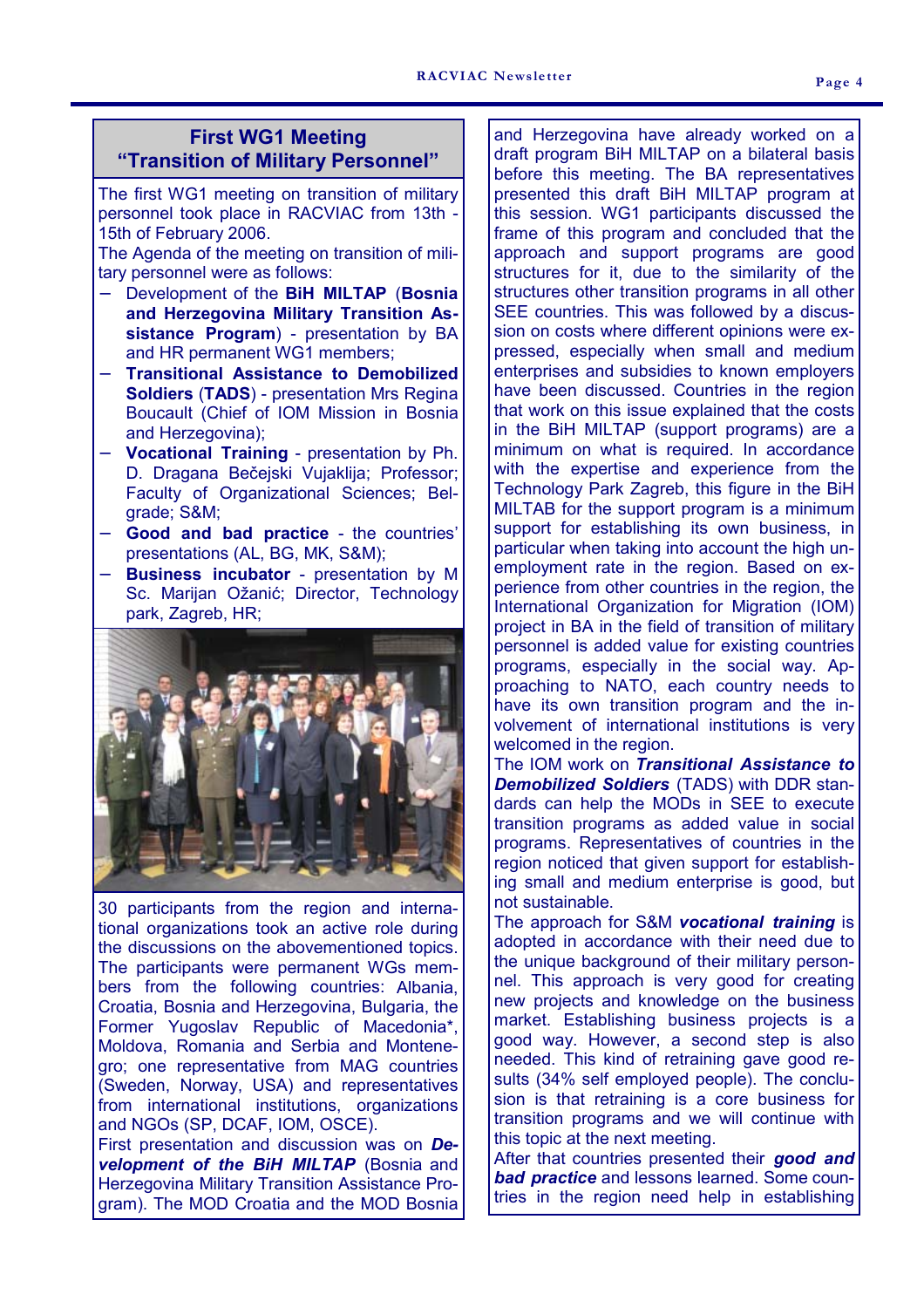or updating their programs, especially their support programs (to restore the transition program, to support the establishing of self-employment and database, to establish vocational training and info campaigns).

Problems and misunderstandings arise when distinguishing between downsizing and transition. Downsizing happened because of the political-economic will. In the downsizing-planning phase, regional authorities are satisfied with the efficient downsizing processes because they are executed through good programs. In the same time, governments are not educated or informed enough on the necessity of establishing transition in the professional army as a life cycle.

In some countries, *the business incubators*, where military personnel in the transition process could incubate, do not exist. Croatia's example SPECTRA is very good; military personnel can receive start-ups in education on small and medium enterprises for establishing businesses and also can incubate in military business incubator. The lecture about business incubators helped the participants to understand the importance of education and guidance in establishing a business and in understanding about enterprises as well. New businesses in the region need a long-term support from public institutions, especially financial support. Consulting and expertise are crucial.

*\* Turkey recognizes the Republic of Macedonia with its constitutional name* 

### **English Arms Control Terminology Course**

From 23<sup>rd</sup> January till 03<sup>rd</sup> February 2006, RACVIAC organized "English Arms Control Terminology Course". The aim of the Course was to assist the states in the region with the increase of English conversational capabilities of officers and civilians dealing with Arms Control in the SEE region.

Objectives were as follows:

- to refresh the knowledge of English grammar
- to bring up the Arms Control Terminology
- to initiate conversation on Arms control treaties and some topics related to military life and global organizations co-operating with military

There were twenty-one participants - civilian/ military personnel coming from the SEE region: Albania (2), Bosnia and Herzegovina (5), Croatia (4), Former Yugoslav Republic of Macedonia\* (3), Moldova (3), Serbia and Montenegro (3), Slovenia (2) and RACVIAC (1).

Lessons/presentations were provided by:

- Ms Natalija TISANIĆ, Translator/Croatian Verification Agency
- Ms Katarina TERZIĆ, Interpreter for English Language/Ministry of Defence, S&M
- · Col Slaven ARAMBAŠIĆ, Officer for NATO and PfP/Ministry of Defense, B&H
- Sgt. Ian MEGENNIS, Inspector/Interpreter/ JACIG AFLT, UK
- Ms Cvjetanka BOŽANIĆ, Gymnasium for Foreign languages, Zagreb

Participants were divided into two/three separate groups in accordance with their respective results at the Grammar Test, which was conducted on the first day of the Course. In the daily programme, each group had one lesson of English Grammar refreshment followed by FIVE hours of conversation on Arms Control Agreements Terminology (VD, Dayton IV, CFE) and some General Military topics about work of related international organizations - as OSCE, UN, SOFA, NGO's, NATO and many others.

All participants showed strong willingness to improve their English language abilities and, in particular, high interest in increasing arms control discussion capabilities. An increase in individual progress has been noted and it can be said that this English Arms Control Terminology Course contributed significantly to achieve a standardized approach to the Agreements. The course provided an opportunity for participants to meet with their international colleagues from the SEE region, who are dealing with Arms Control issues.

With the Arms Control Terminology Courses, we are trying to improve the current situation in SEE countries and, through such courses, to ensure a more active involvement in other activities organized by RACVIAC. Representatives from all countries present agreed on the necessity of stronger co-operation on the national and international level in exchanging different views and opinions and sharing information. An important feature of the Language Training Course is the opportunity to host participants and lecturers from all interested countries and to observe a unique cooperative and friendly spirit among them. The period of two weeks is long enough to establish good friendship, which is the base for professional network in the future and in this way improvement of CSBM in the region of SEE.

 *\* Turkey recognizes the Republic of Macedonia with its constitutional name*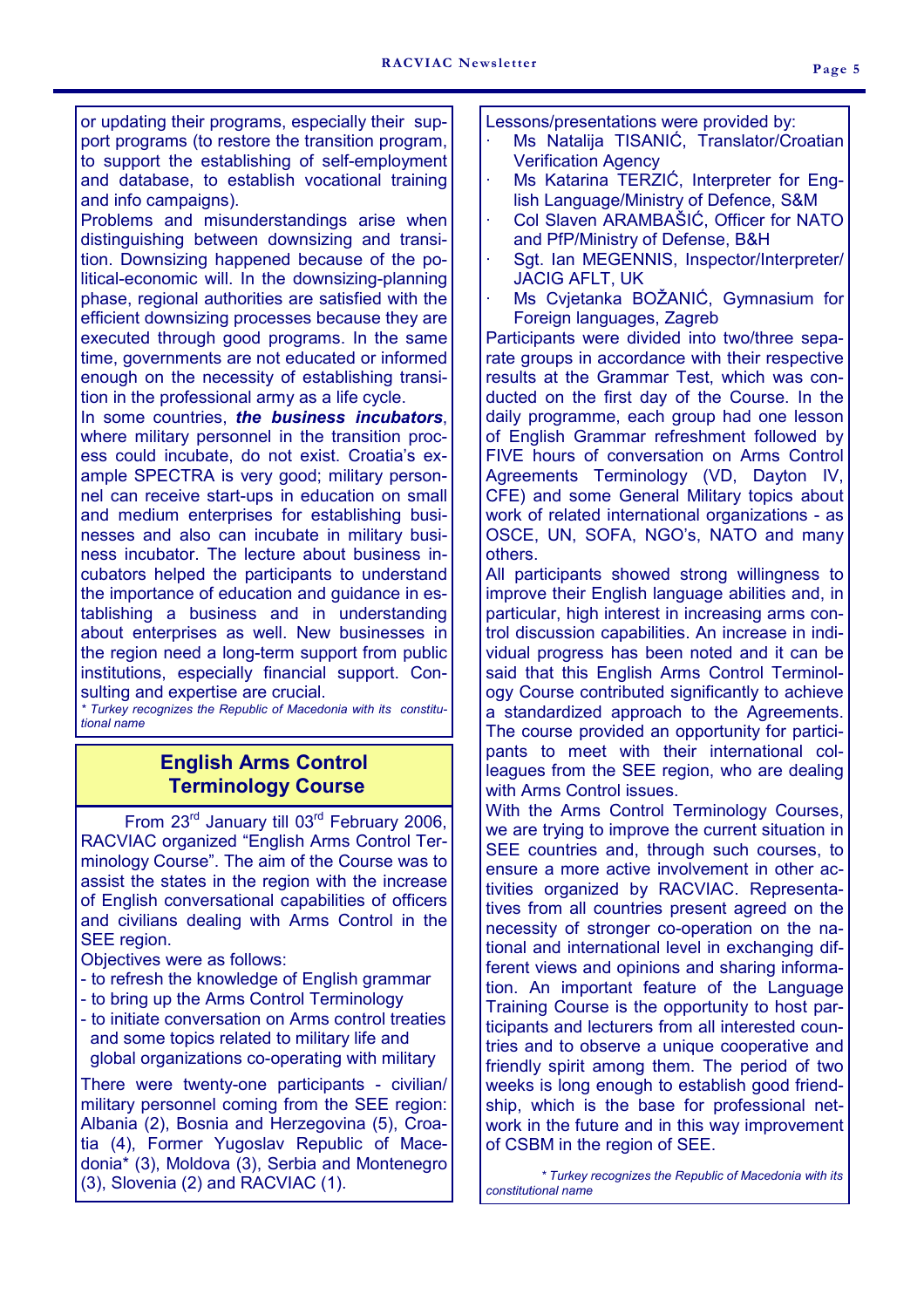### **SIPRI/RACVIAC joint seminar on "Dual-Use Export Control"**

RACVIAC, in co-operation with SIPRI and cosponsored by Republic of Austria, organized the seminar: "Dual-use/Export control", from 20<sup>th</sup> to 22<sup>nd</sup> February 2006. H.E. Helga Konrad, Austrian Ambassador to Croatia, opened the seminar by giving an interesting point of view concerning this topic focusing on the role of the EU in Dual-Use, as follows:



"It is a special pleasure and honor as the Austrian Ambassador to Croatia and representative of the Presidency of the European Union to open this seminar. I would like to thank Gen-

eral Papotis, his team in RACVIAC and the SIPRI representatives for organizing this important meeting, which should lead to new avenues of cooperation in the field of export control.

 At first, let me present in a few words the Austrian Presidency of EU. Peace, stability, security and justice in the Western Balkan region is a priority for Austria. The European perspective for these countries is of utmost importance. With reference to this seminar let me confirm that it is another priority of the Austrian Presidency to combat the spread of weapons and materials in order to avoid the production and use of nuclear, biological and chemical weapons.

 In December 2003 the European Council adopted a European Security Strategy entitled "A Secure Europe in a Better World". This Strategy identifies a number of threats for the next decade, for instance the spread of missile technology, which adds a further element of instability and could put Europe at increasing risk. Besides, the European Union is fully committed to the implementation of the UN-Security Council resolution 1540 on non-proliferation, which recognizes the need to enhance coordination of efforts on national, sub-regional, regional and international level.

 Let me finish by emphasizing the high responsibility of this control function for the security of the European citizens and our European **institutions!** 

 Best wishes for a successful course of this seminar!"

*(extract from the opening speech)* 

#### *VISITS TO RACVIAC*

19 January - **Col Vladislav JOKIĆ,** Chairman of WG3 DC Cell 20 January - **LtC Richard van den ANKER,**  Dutch Defence Attaché 25 January - **Visit of Croatian War School**  01 February - **Mr. Otto JUNGWIRTH,** Director of CROMAC, HR - **Mr. Miljenko VAHTARIĆ,** Deputy Director of CROMAC, HR 02 February - **Col Hans J. HUGENSCHMIDT,**  Present Dep. Comm. and COS of Verification Center, DE - **Hans J. BUCHHOLZ,**  Forthcoming Dep. Comm. and COS of Verification Center, DE 15 February - **Visit of Croatian Military Diplomatic School**  20 March - **Col Mladen NAKIĆ,**  Croatian Verification Center 05 April - Col Mark P. SULLIVAN, Commander of NATO School in Oberammergau, DE - **Mrs. Heike BURKART,** Assistant to the Commander of NATO School - **LtC Marin KARAČIĆ,**  Croatian SNR in NATO School, Oberammergau, DE

#### **Hello to the Chief of new Defence Conversion Cell**

RACVIAC welcomes Col Laszlo Pati NAGY from Hungary, who joined our staff as a Chief of our new Defence Conversion Cell at the beginning of this vear. He was born on 1<sup>st</sup> September 1963 in Budapest, Hungary and started



his military carrier 1981. Before coming to RAC-VIAC he worked as Head of Office to Administrative State Secretary Office at Hungarian MOD. During his carrier he was a lecturer at Hungarian NDU, then he dealt with Euro Atlantic integration issues in MOD. After that he was MILOB in UN MINURSO mission. He is married with wife Zsuzsanna and has two children Denes and Bence.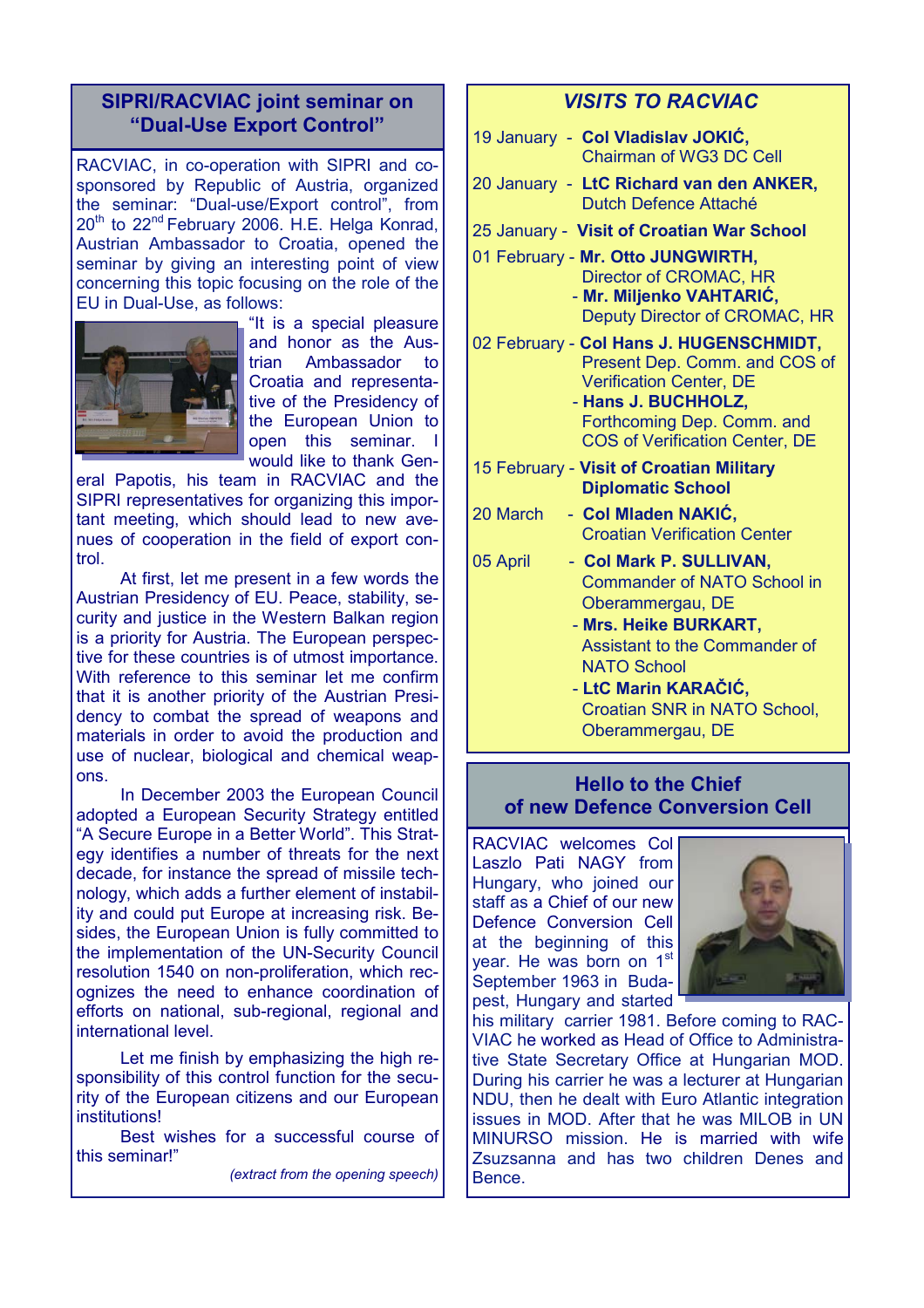#### *VISITS OUTSIDE OF RACVIAC*

- 15 -19 Jan **Mediterranean Dialogue Conference**, Garmish-Partenkirchen, DE; *Director of RACVIAC*
- 09 10 Feb **Preliminary 14th MAG Meeting**, Belgrade, *S&M, Director of RACVIAC*
- 13 14 Feb **Conf. "SSR in Western Balkans"**, Vienna, AU, *Director of RACVIAC*
- 23 26 Feb **Austrian Military Contact**, Graz, AU; *Director of RACVIAC*
- 22 24 Mar **Verif. Coord. Committee Conven tional AC Implementation Seminar**  Brussels, BE; *Director of RACVIAC*
- 29 March **Seminar on Destruction Redundant Ammunitions and Heavy Weapons**, Vienna, AU; *Director of RACVIAC*

#### **Director of RACVIAC in NATO HQ in Brussels, Belgium**



The Director of RACVIAC Brigadier General PAPO-TIS Stergios was invited to the Verification Coordination Committee Conventional Implementation Seminar with CFE Partners, being conducted at NATO Headquarters in Brussels from 22<sup>nd</sup> to 24<sup>th</sup> March this year where he

gave a presentation to the session for the 30 CFE Signatories and to non- CFE EAPC Member States.

 The presentation focused on the annual programme of activities and the new role of RACVIAC. Brigadier General PAPOTIS high-lightened the redefined concept of RACVIAC' future role in view of the fact that the political and security situation in the region has changed significantly in the last years. He underlined successful role of RACVIAC in the region on Arms Control issues and RACVIAC movement forward in a new area of SSR – developing a regional support networks and to concentrate know – how on Defence Conversion.

 During the seminar, Director of RACVIAC, Brig Gen PAPOTIS, proposed a meeting for Heads/ Directors of Verification Centers of MAG countries in order to discuss the future activities of RACVIAC on Arms Control issues.

#### **RACVIAC at SEE Disaster Preparedness Conference**

From 20<sup>th</sup> till 23<sup>rd</sup> March this year, Ltc Frank ODEN-DAHL, RACVIAC`s Planning and Liaison Officer and Cpt Maja HORVATIČ, RACVIAC`s Course Director, attended the South Eastern European Disaster Preparedness Conference, hosted by George C. Marshal Center (GCMC) and co-hosted by DPPI in Dubrovnik, Croatia.

The aims of the meeting were:

- to provide national perspectives on the current status of Disaster Preparedness in SEE
- to identify Disaster Preparedness / Emergency Response roles and responsibilities and improve interagency cooperation.
- to discuss the need for civil-military cooperation.
- − to ascertain further Crisis Response / Consequence Management challenges

Participants came from very numerous countries and organizations from central and southeast Europe. The program included very professional presentations from numerous organizations and institutions and the results from working groups were briefed at the end of the event. Through this Conference, RACVIAC saw the opportunity to enhance the cooperation with GCMC and DPPI for some future events.

#### **High-level visits to RACVIAC**

On 15th January this year, the fifth generation of the **Croatian Military-Diplomatic School** visited RACVIAC within its annual school programme. The purpose of the visit was to receive more information about RACVIAC and its future role in the region. In that respect, the Deputy Director of RACVIAC and Chief of Staff, Col Rajko DUMANČIĆ, gave a lecture to the students stressing the importance of raising the visibility of RACVIAC in Croatia. On 2nd February RACVIAC also hosted another visit of the delegation of the **German Verification Center, with it's present Deputy Director, Col Hans** 

J. HUGENSCHMIDT and future Deputy Director, Col Hans J. BUCHHOLZ. After a very fruitful discussion they acknowledged the important role that RACVIAC is having in promoting peace and stability and building confidence among the countries of the region. They also stressed the big challenge RAC-VIAC is facing by expanding it`s role into the field of Defence Conversion. At the end they reaffirmed that Germany will continue to give financial support to RACVIAC in the future.